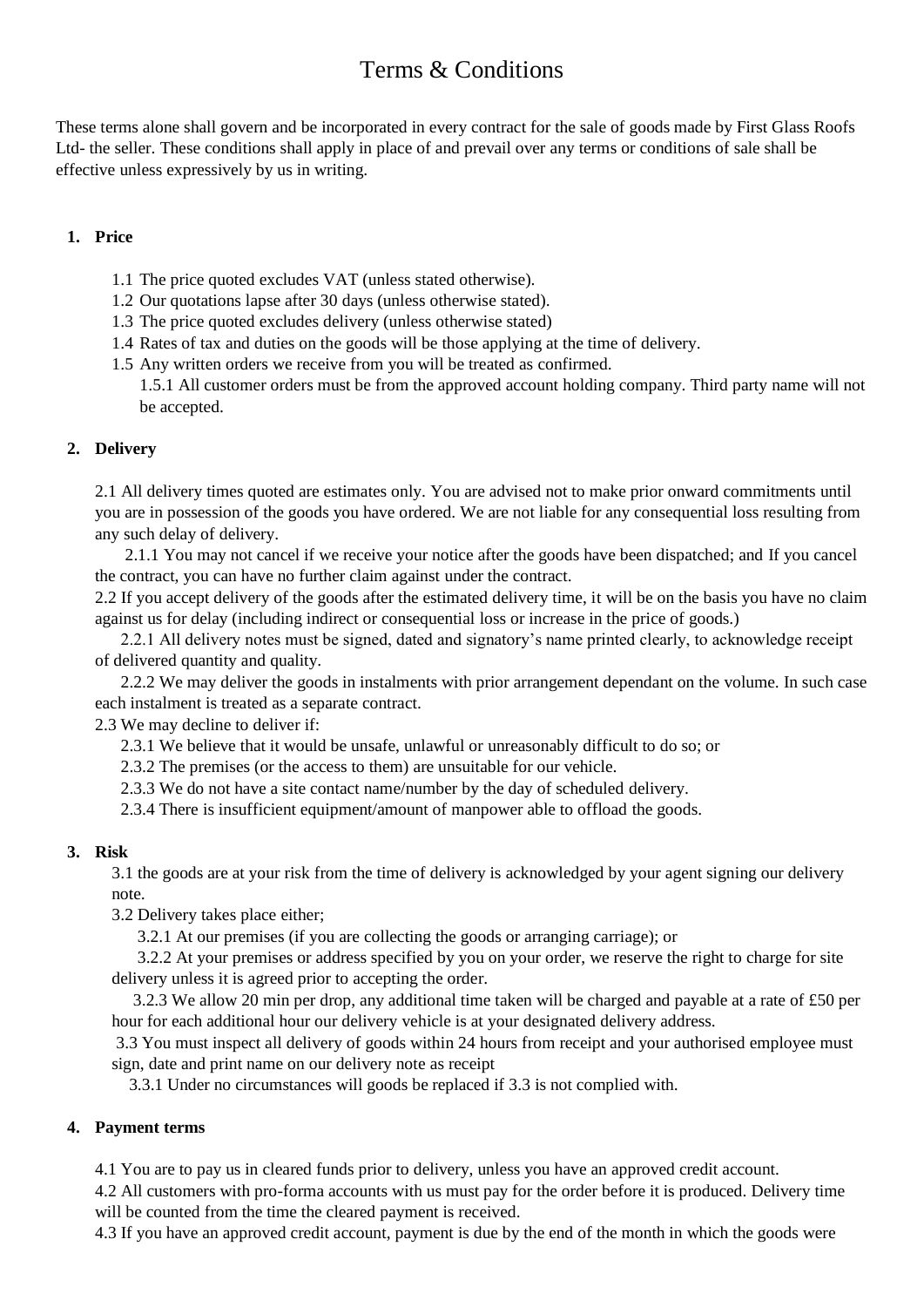invoiced.

- 4.4 if you fail to pay us on the due date we may:
	- 4.1 Suspend or cancel future deliveries
	- 4.2 Cancel any discount off to you
	- 4.3 Charge you interest at the rate set under section 6 of the late payment of commercial debts (interest) act 1998.
		- a) Calculated (on a daily basis) from the date of our invoice until payment;
		- b) Before and after any judgement (unless a court orders otherwise);
	- 4.4 Claim fixed sum compensation from you under section 5A of that Act to cover our credit control overhead costs; and
	- 4.5 Recover the cost of taking legal action to make you pay.

4.5 If you have an approved credit account, we may withdraw it or reduce your credit limit or bring forward your due date for payment. We may do any of those at any time without notice.

4.6 You shall pay all amounts due under any contract made under these terms in full without any deduction or withholding except as required by law and you shall not be entitled to assert any credit, set-off of counterclaim against us in order to justify withholding payment of any such amount in whole or in part. We may at any time, without limiting any other rights or remedies we may have, set off any amount owing t us by you against any amount payable by us to you.

4.7 while you owe money to us, we have a lien on any of your property in our possession.

4.8 You are to indemnify us in full and hold us harmless from all expenses and liabilities we may incur (directly or indirectly including financing costs, including legal costs on full indemnity basis and the costs of instructing a debt due to us if any) following any breach by you of any of your obligations under these terms.

## **5. Title**

5.1 Title to the goods not pass to you until we have received payment in full (cleared funds) for;

5.1.1 the goods; and

 5.1.2 any other goods or services that we have supplied to you in respect of which payment has become due. 5.2 Until title to the goods has passed to you, you shall:

5.2.1 hold the goods on a fiduciary basis as our bailee;

 5.2.2 store the goods separately from all other goods held by you so that they remain readily identifiable as our property.

5.2.3 not remove, deface or obscure any identifying mark or packaging on or relating to the goods;

 5.2.4 maintain the goods in satisfactory condition and keep them insured against all risks for their full price from the date of delivery;

5.2.5 notify us immediately if it becomes subject to any of the events listed in clause 6.2; and

 5.2.6 give us such information relating to the goods as we may require from time to time, but you may resell or use the goods in the ordinary course of your business.

5.3 if before title to the goods passes to you, you become subject to any of the events listed in clause 6.2, or we reasonably believe that any such event is about to happen and notifies you accordingly, then, provided that the goods have not been resold, or irrevocably incorporated into another product, and without limiting any other right or remedy we may have, we may at any time require you to deliver up the goods and, if you fail to do so promptly, enter any of your premises or of any third party where the goods are stored in order to recover them.

## **6. Your Insolvency or Incapacity**

6.1 If you become subject to any of the events listed in clause 6.2, or we reasonably believe that you are about to become subject to any of them and notify you accordingly, then, without limiting any other right or remedy available to us, we may cancel or suspend all further deliveries under these Terms or under any other contract between you and us without incurring any liability to you, and all outstanding sums in respect of goods delivered to you shall become immediately due.

6.2 For the purpose of clause 6.1, the relevant events are:

 6.2.1 You suspend, or threaten to suspend, payment of your debts, or you are unable to pay your debts as they fall due or you admit inability to pay your debts, or (being a company) are deemed unable to pay your debts within the meaning of section 123 of the Insolvency Act 1986, or (being an individual) you are deemed either unable to pay your debts or as having no reasonable prospect of so doing, in either case, within the meaning of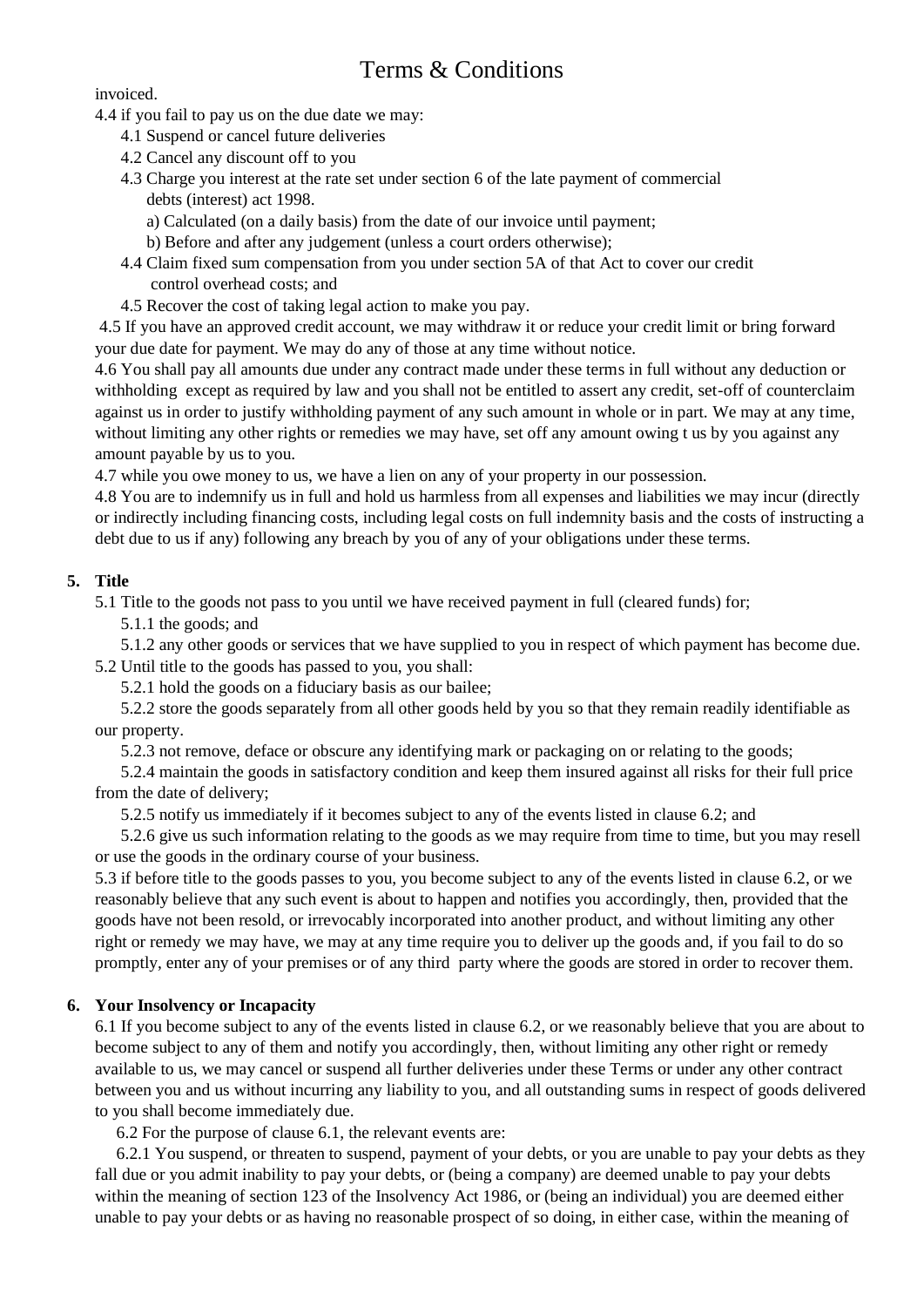section 268 of the Insolvency Act 1986, or (being a partnership) has any partner to whom any of the foregoing apply:

 6.2.2 You commence negotiations with all or any class of its creditors with a view to rescheduling any of its debts, or makes a proposal for or enters into any compromise or arrangement with your creditors other than (where you are a company) where these events take place for the sole purpose of a scheme for your solvent amalgamation with one or more other companies or your solvent reconstruction:

 6.2.3 (You, being a company) a petition is filled, a notice is given, a resolution is passed, or an order is made, for or in connection with your winding up, other than for the sole purpose of a scheme for your solvent amalgamation with one or more other companies or your solvent reconstruction.:

6.2.4 (you, being an individual) are the subject of a bankruptcy petition or order:

 6.2.5 Your creditor or encumbrancer attaches or takes possession of, or a distress, execution, sequestration or other such process is levied or enforced on or sued against, the whole or any part of your assets and such attachments or process is not discharged within 14 days:

 6.2.6 (You, being a company) an application is made to court, or an order is made, for the appointment of an administrator or if a notice of intention to appoint an administrator is given or if an administrator is appointed over you:

 6.2.7 (You, being a company) a floating charge holder over your assets has become entitled to appoint or has appointed an administrative receiver:

 6.2.8 A person becomes entitled to appoint a receiver over your assets or a receiver is appointed over your assets:

 6.2.9 Any event occurs, or proceeding is taken, with respect to you in any jurisdiction to which it is subject that has an effect equivalent or similar to any of the events mentioned in clause 6.2.1 to clause 6.2.8 (inclusive):

 6.2.10 You suspend, threaten to suspend, cease to threaten to cease to carry on all or substantially the whole of your business:

 6.2.11 Your financial position deteriorated to such an extent that in our opinion your capability to adequately fulfil your obligations under these Terms or any contract between us has been placed in jeopardy:

 6.2.12 And (you, being an individual) die or, by reason of illness or incapacity (whether mental or physical), is incapable of managing your own affairs or becomes a patient under any mental health legislation. 6.3 Termination of these Terms or any other contract between us, however arising, shall not affect any of the parties' rights and remedies that have accrued as at termination. Clauses which expressly or by implication

survive termination of these Terms shall continue in full force and effect.

## **7. Warranties**

7.1We warrant that the goods:

- 7.1.1 Comply with their description: and
- 7.1.2 Warranty of the goods supplied is as per our standard warranty certificate issued to you.
- 7.1.3 Are free from material defect at the time of delivery.
- 7.2 All Glass supplied by us shall be supplied in accordance with BSI 12600. A copy of BSI 12600 can be obtained from British Standards Institute.
- 7.3 We accept no responsibility to ensure that you conform to BSI12600 and all other relevant safety standards which are in existence or may be introduced under any British Standards or Code of Practise, it is your responsibility to comply with the necessary safety standards in existence or those that may be introduced subsequently.
- 7.4 We give no other warranty (and exclude any warranty, term or condition that would otherwise be implied) as to the quality of the goods or their fitness for any purpose.
- 7.5 Our warranty does not cover any fitting.
- 7.6 Our warranty is non-transferable. Terms & conditions are non-transferable.
- 7.7 Spontaneous toughened glass breakage is not covered under warranty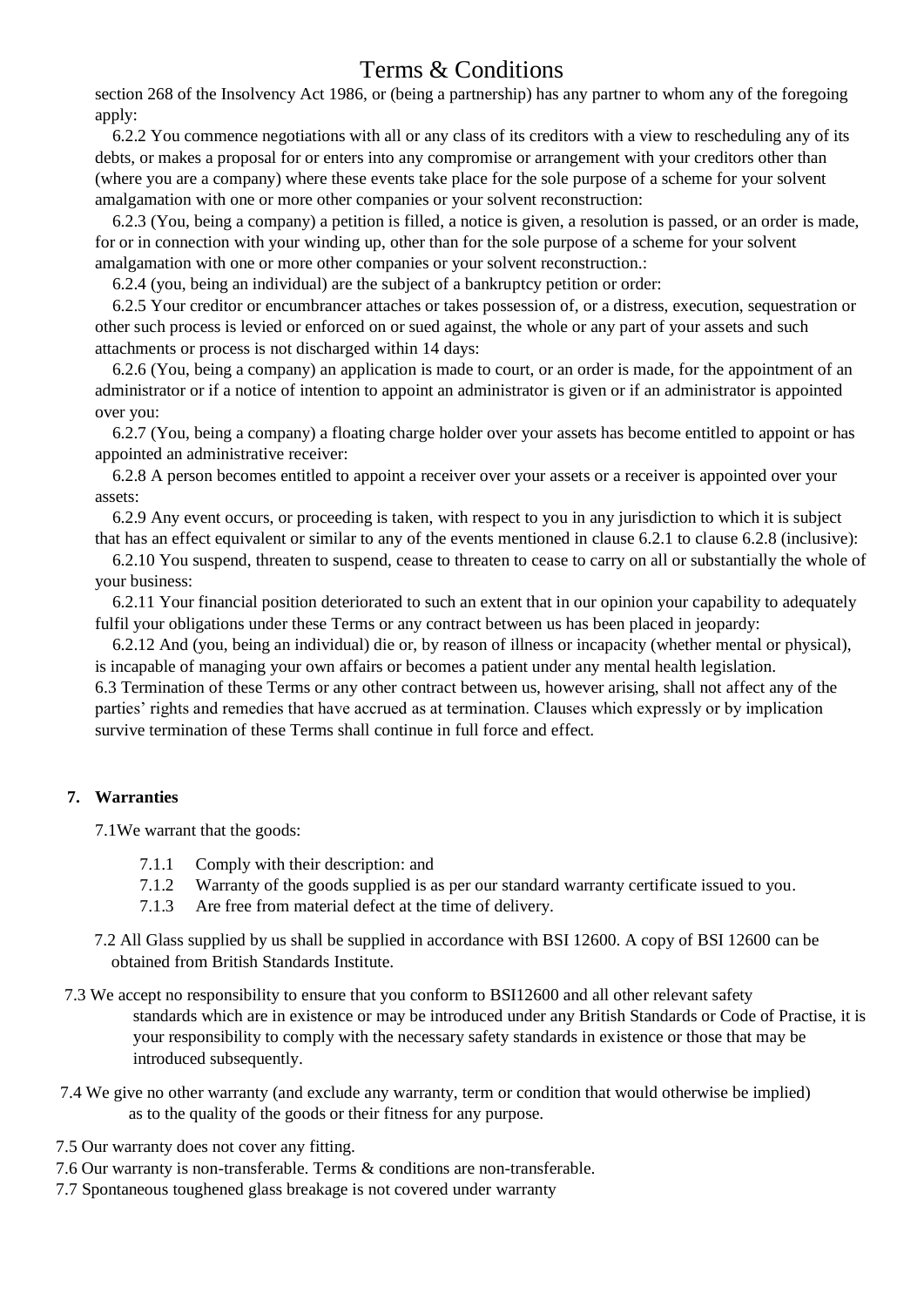## **8. Limitation of Liability**

- 8.1 Nothing in these Terms shall limit or exclude our liability for:
	- 8.1.1 Death or Personal injury caused by its negligence, or the negligence of its employees, agents or subcontractors (as applicable):
	- 8.1.2 Fraud of Fraudulent misrepresentation.
	- 8.1.3 Breach of the terms implied by section 12 of the Sale Goods Act 1979:
	- 8.1.4 Defective products under the Consumer Protection Act 1987: or
- 8.2 If you believe that we have delivered goods that are defective in materials or workmanship, you must in the first instance:
	- 8.2.1 Follow section 3 of these terms.
	- 8.2.2 Allow us to investigate (we may access your premises and product samples). We may request that you return the goods to us for inspection at your expense.
- 8.3 If the good are found to be defective in material or workmanship (following our investigations) and you have complied with those conditions (in clause 8.2) in full, we will (at our option Supply replacement of the faulty component to site.
- 8.4 Subject to clause 8.1:
	- 8.4.1 We shall not be liable to you, whether in contract, tort (including negligence), breach of statutory duty, or otherwise, for any loss of profit, or any indirect or consequential loss arising under or in connection with these Terms or any other contract between us (including any losses that may result from our deliberate personal repudiatory breach of these Terms or any other contract between us): and
	- 8.4.2 Our total liability to you in respect of all other losses arising under or in connection with these Terms or any other contract between us, whether in contract, tort (including negligence), breach of statutory duty, or otherwise, including losses caused by our deliberate personal repudiatory breach shall not exceed the price of the goods.

## **9. Specification**

- 9.1 If we prepare the goods in accordance with your specification and order or written instructions you must ensure that:
	- 9.1.1 The Specifications, drawings, or instructions are clear and accurate:
	- 9.1.2 Goods prepared in accordance with those specifications or instructions will be fit for the purpose for which you intend to use them and:
	- 9.1.3 Your specifications or instructions will not result in the infringement of any intellectual property rights of third party, or in breach of any applicable law or regulation.
	- 9.2 We reserve the right:
	- 9.2.1 To make any changes in the specifications of our goods that are necessary to ensure they conform to any applicable safety or statutory requirements: and
	- 9.2.2 To make without notice any minor modifications in our specifications we think necessary or desirable.
- 9.3 To the extent that the goods are to be manufactured in accordance with your specification supplied by you, you shall indemnify us against all liabilities, costs, expenses , damages and losses (including any direct, indirect or consequential losses, loss of profit loss of reputation and all interest, penalties and legal and other professional costs and expenses) suffered or incurred by us in connection with any claim made against us for actual or alleged infringement of a third party's intellectual property rights arising out of or in connection with our use of the specification. This clause 9.3 shall survive termination of these Terms or any other contract between us.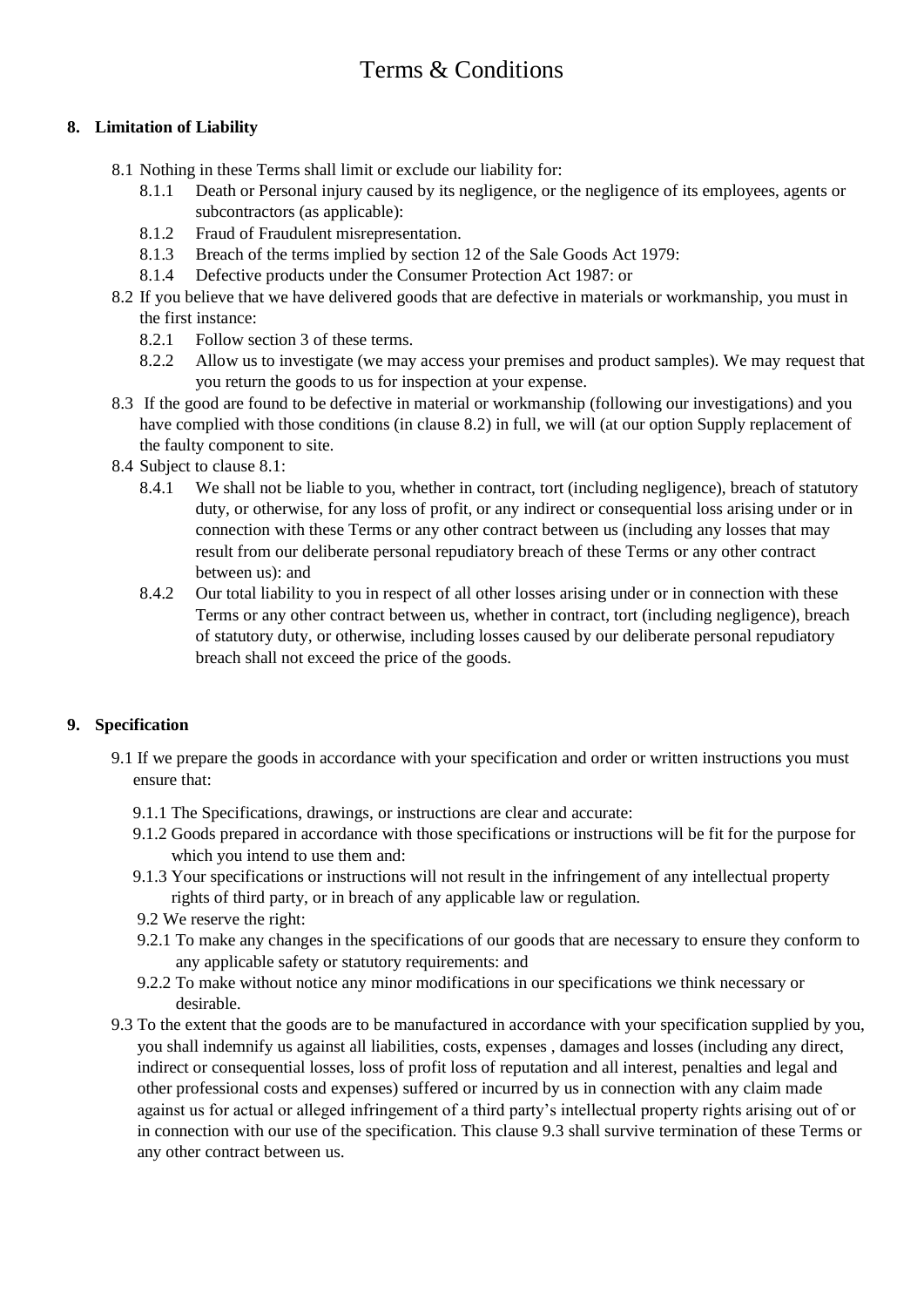### 9.4 Spontaneous breakage –

There is a small risk that thermally toughened glass can break for no apparent reason. Nickel sulphide inclusions (NiS) are one of many known, but not exclusive causes of 'spontaneous' failure. Nondetectable in float glass manufacture, the risk of NiS induced failure can be reduced by heat soak testing of thermally toughened glass, however it can never be eradicated. It is the responsibility of the specifier to determine whether heat soak testing of thermally toughened glass is required. First Glass Roofs Ltd do not accept any liability for 'spontaneous' breakage of thermally toughened glass or heat soaked thermally toughened glass due to NiS or any other cause.

### 9.5 Thermal Safety –

We strongly recommend a thermal safety check on all annealed and annealed laminated glass types. However, it is the responsibility of the customer to undertake relevant thermal safety checks for the specific situation. First Glass Roofs Ltd do not accept any liability for breakage due to thermal stress.

### 9.6 Industry Standards -

Insulating glass units are manufactured in accordance with BS EN 1279 with a minimum 10mm sightline and carry a five-year warranty against material visual obscuration due to interstitial condensation or, in the case of coated glass, deterioration of the coating through faulty manufacture. Laminated safety glass is manufactured in accordance BS EN 14449. Thermally toughened safety glass is manufactured in accordance with BS EN 12150. Heat soaked thermally toughened is manufactured in accordance with BS EN 14179.

9.7 Roller wave and overall bow –

Where possible and if requested by the customer we endeavour to ensure toughening roller wave is consistent in orientation. Panes with a width exceeding 2400mm will only have horizontal roller wave. 4mm toughened glass exceeding 1300mm in both dimensions and 6mm toughened glass exceeding 2000mm in both dimensions may exhibited roller wave and overall bow levels above the maximum levels in accordance with BS EN 12150 and BS EN 14179. Panes ordered exceeding these dimensions are entirely at the customer's risk. First Glass Roofs Ltd will not offer any warranty and cannot guarantee the quality or suitability for purpose.

9.8 Glazing materials and sealants –

Only materials and sealants specifically designed for glazing of IGU's that have been tested to be compatible with IGU sealants should be used. It is the responsibility of the customer to confirm the compatibility from the relevant material or sealant supplier. First Glass Roofs Ltd do not accept any liability for quality issues caused by noncompatibility reactions.

#### **10. Cancellation**

- 10.1 You may not cancel this order unless agreed in writing (and clause 2.2.2 and 10.2 then apply)
- 10.2 If the order is cancelled (for any reason) you are then to pay us for all stock (finished or unfinished) that we many then hold (or to which we are committed) for the order.
- 10.3 We may suspend or cancel the order, by written notice if:
- 10.4 You fail to pay us any money when due (under the order or otherwise):
- 10.5 You become insolvent:
- 10.6 You fail to honour your obligations under these terms.

#### **11. Waiver and Variations**

11.1 Any waiver or variation of these terms is binding in honour only unless: